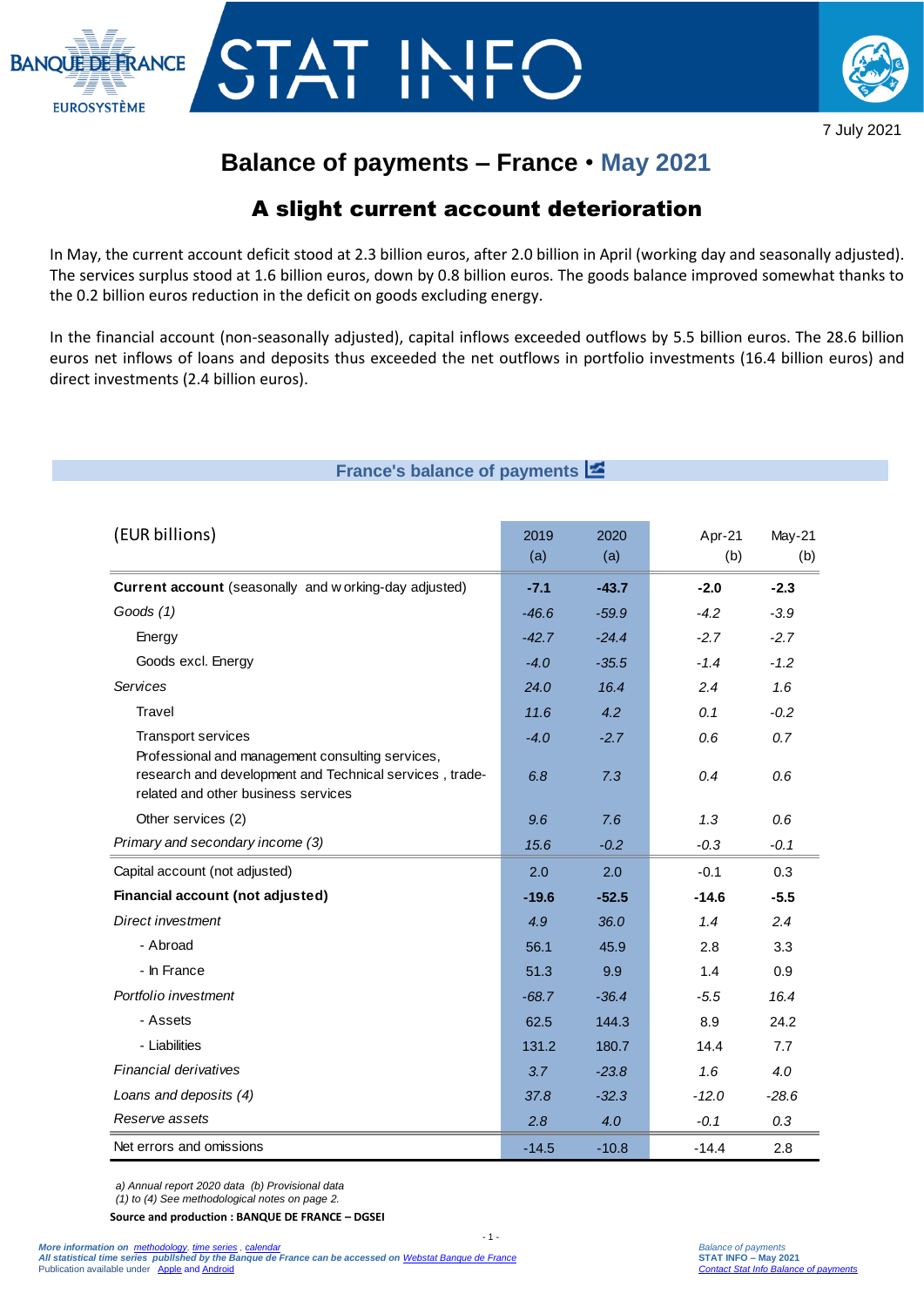# **BANOUT DE ERANCE EUROSYSTÈME**





#### **Methodological notes relating to pages 1 and 3**

(1) Data on trade in goods are FOB-FOB values, which means without cost, insurance and freight. This expenditure is recorded in the services item. Exchanges of goods cover General merchandise published by the Directorate General of Customs and Excise (DGDDI) on one side, merchanting and methodological adjustments calculated by the Banque de France, on the other side. In order to ensure the comparability of French balance of payments with those of other countries and conformity with the international standards, the international standard for Balance of Payments statistics is released under the aegis of the International Monetary Fund. The key concept for the balance of payments is the concept of economic ownership which is consistent with the national accounts.

(2) Services other than travel (tourism and professional travels), transport services, professional and management consulting services, R&D and development and technical services, trade-related and other business services include manufacturing, maintenance and repair, construction, insurance and pension services, financial services, charges for the use of intellectual property, telecommunication, computer and information services, personal, cultural and recreational services and government goods and services.

(3) Income includes primary and secondary incomes. Primary income refers to the flows received by economic agents for their participation in the production process ("compensation of employees") or for the provision of financial assets ("investment income") or for the rental of natural resources ("rent"). Taxes and subsidies on products and production are also included in primary income. Secondary income records current transfers between residents and non-residents. A transfer is a transaction that involves the provision of a good, service, financial asset or another non-produced asset without receiving something of economic value in exchange. (4) The "other investment" (loans and deposits) component of the financial account includes all transactions in financial assets and liabilities with non-residents that do not concern direct investment, portfolio investment, financial derivatives or reserve assets. In practice, this mainly concerns bank deposits and interbank lending, as well as loans and deposits made by insurance companies and all kinds of investment companies and funds.

 $-2$ 

On the Banque de France website a detailed [methodological note on balance of payments and international](https://www.banque-france.fr/sites/default/files/media/2016/11/16/bdp-gb-methodologie.pdf)  [investment position](https://www.banque-france.fr/sites/default/files/media/2016/11/16/bdp-gb-methodologie.pdf) can be found. Highlights on specific topics are also available:

- [foreign direct investments \(English and French\),](https://www.banque-france.fr/en/statistics/balance-payments/foreign-direct-investment)
- [remittances \(French\),](https://www.banque-france.fr/statistiques/balance-des-paiements/la-remuneration-des-salaries-et-les-envois-de-fonds-des-travailleurs)
- [international tourism in France](https://www.banque-france.fr/statistiques/balance-des-paiements/les-services-de-voyages) (French),
- [international banking activity \(English and French\),](https://www.banque-france.fr/en/statistics/balance-payments/international-banking-activity)
- [banks foreign establishment \(French\),](https://www.banque-france.fr/statistiques/balance-des-paiements/les-implantations-bancaires-letranger)
- net foreign assets (English and French).
- [business services \(French\).](https://www.banque-france.fr/statistiques/balance-des-paiements-et-statistiques-bancaires-internationales/services-hors-voyages/les-services-aux-entreprises)